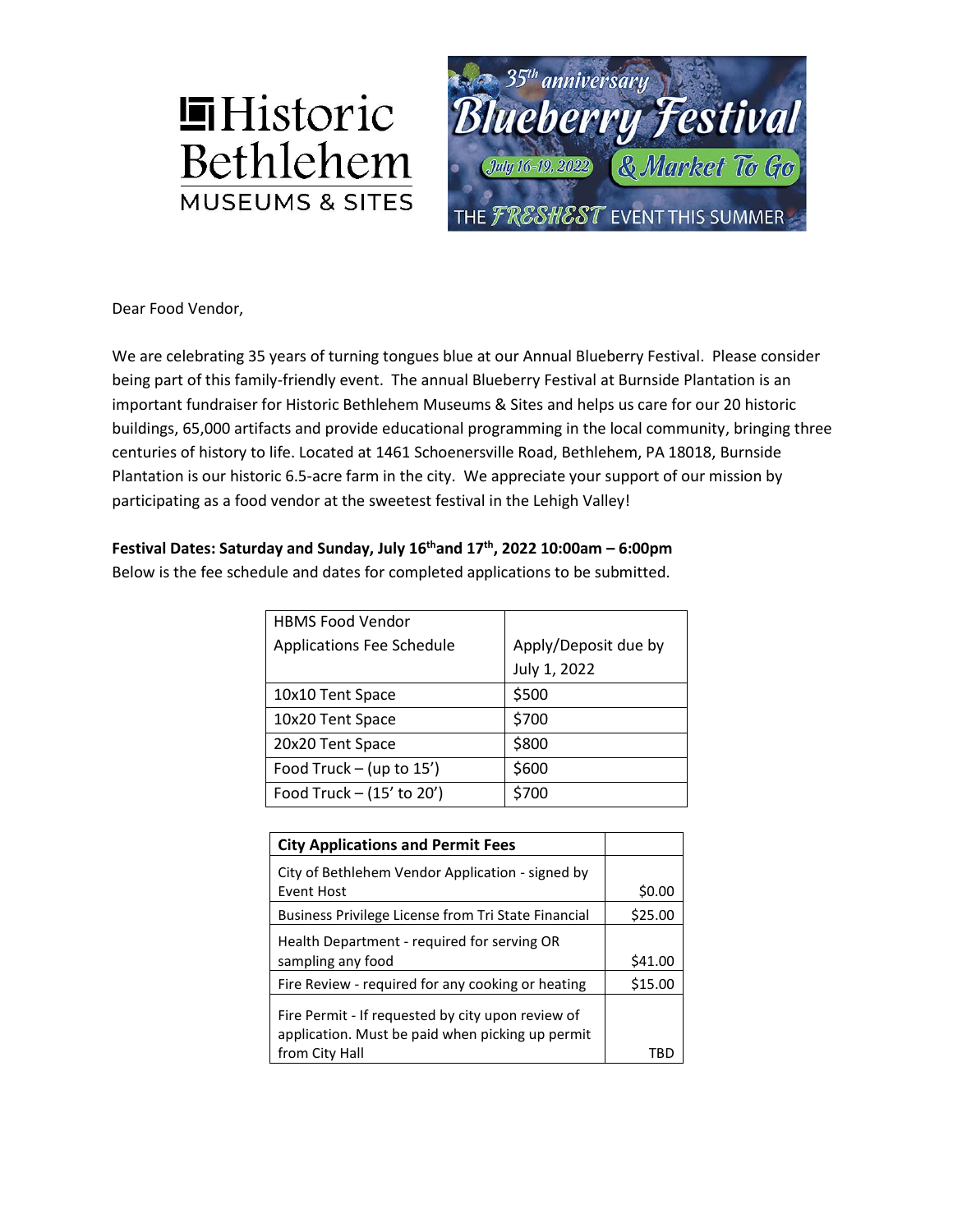# $\blacksquare$ Historic Bethlehem **MUSEUMS & SITES**



#### **Set Up:**

Friday, July  $15^{th}$  2:00 pm – 6:00 pm Saturday July  $16^{th}$  7:00am – 9:30am Sunday, July  $17<sup>th</sup>$  7:00am – 9:30am \*All trucks and cars must be off property by 9:30am prior to 10:00am start time \*Overnight security is provided Friday and Saturday night

#### **Additional Food Vendor Information:**

- **No blueberry pie or ice cream may be sold since these items are served in the HBMS Dessert Tent. Vendors are, however, encouraged to add specialty "blueberry" items to their menus that can be prompted to Festival attendees.**
- Signage with your company name and menu items should be attached to your booth.
- Vendors are prohibited from selling alcoholic beverages.
- Your booth footprint must fit in your stated space. Space will be allocated based on the dimensions that you submit with your application.

### *The following entities must be included on your general liability insurance policy for a minimum of \$1,000,000 as additional insured.*

- o Historic Bethlehem Partnership Inc., and its Subsidiaries, and Lehigh County
- No open flames will be permitted in tents, including, but not limited to charcoal, wood, propane, or gasoline stoves. Cooking with open fires must be in compliance with the regulations of the City of Bethlehem.
- All tents used for cooking should be made of fire-retardant materials.
- Storage (boxes, etc.) must be either in the tent/booth or behind it; no storage will be permitted beside the tent/booth.
- Tents must be staked.
- There will be no dumping of batter, gray water, or grease in dumpsters, in the Monocacy Creek, on the grass or anywhere on the premises.
- Vendors are responsible for their own garbage clean-up (i.e. cartons, cans. etc.) Dumpsters will be provided for food garbage and recyclable items only.
- Your booth must be open both days of the Festival, during the hours of the Festival, rain or shine.
- No pets are permitted in food vendor tents at any time.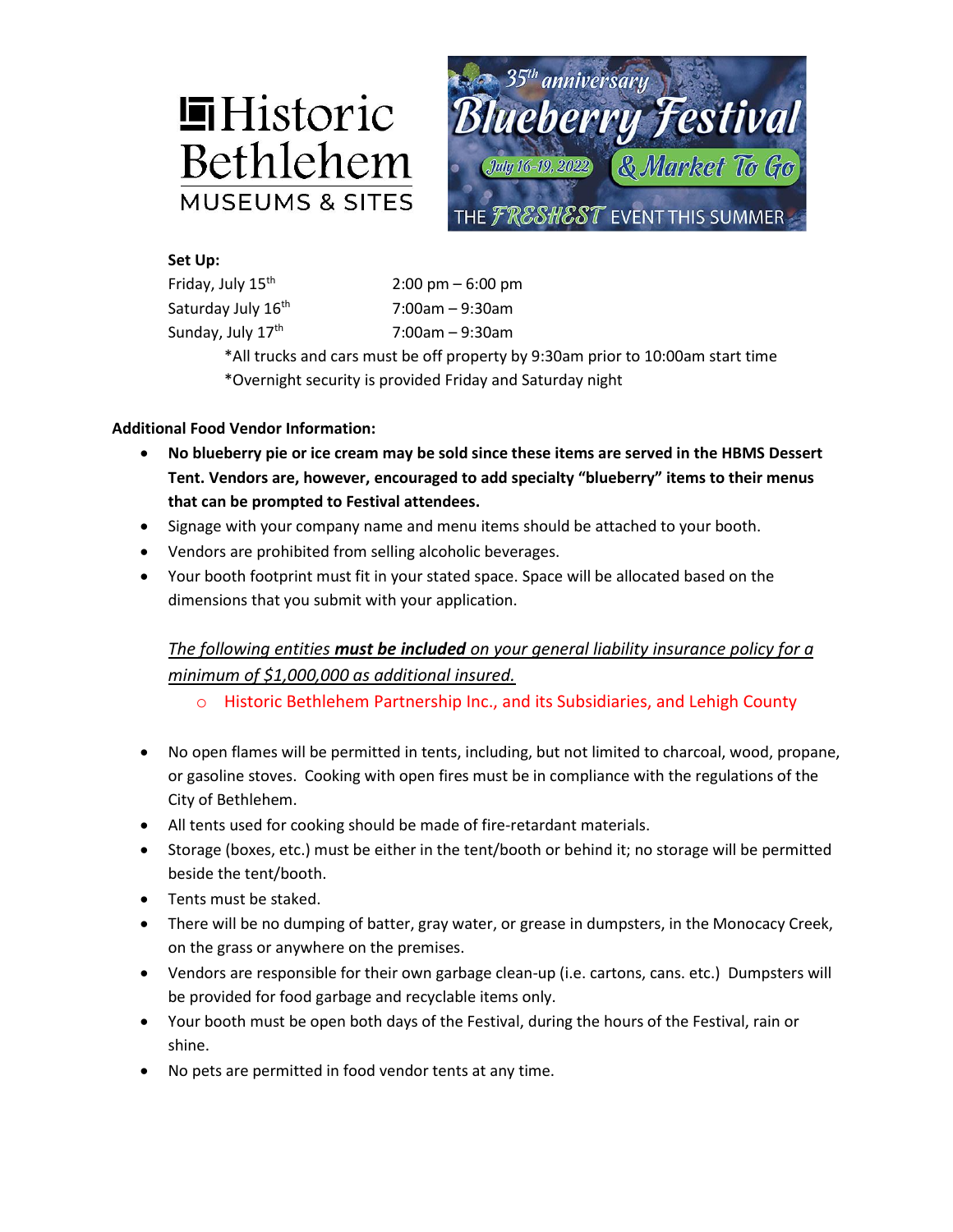



- Electricity is only available in designated areas and by prior arrangement. **Food vendors are required to supply their own electric extension cords to plug into the Festival's electrical system.**
- Booth locations will be determined by the Festival organizers and are not subject to change.
- No non-food items may be sold from a food booth.
- Ice will be available for purchase from HBMS or may be supplied by individual vendors.
- Each vendor will leave their site in the same condition as when they first arrived.
- An application is a commitment to show. **There will be no refunds given after acceptance.**

Historic Bethlehem Museums and Sites will award vendor space based on the types of foods offered, quality of presentation, cleanliness of the booth, as well as the vendor's experience in selling food at this type of event. Our goal is to have a balanced and wide variety of high-quality foods offered to the public at the Festival.

#### **Checklist:**

#### **HBMS Requirements:**

- \_\_\_\_\_ Completed and signed HBMS application
- \_\_\_\_\_ Utility requirements for all booth equipment
- \_\_\_\_\_ Check or credit card information for HBMS vendor fee
- \_\_\_\_\_ Liability Insurance with 3 entities listed above for dates of festival
- Copy of Menu with prices

#### **City of Bethlehem Requirements:**

- \_\_\_\_\_ City of Bethlehem Special Events Vendor Application (attached)
- \_\_\_\_\_ Business Privilege Tax license number (Call Tri State Financial if you do not have: 610-270-9520)
- \_\_\_\_\_\_ ServSafe Manager Certificate (if you are serving or sampling any food or drink)
- \_\_\_\_\_\_ Copy of Dept. of Agriculture License (for any food prepared offsite)
- Health and Fire Permit fees will be paid when picking up permit at City Hall

#### Forward all materials to the address below:

Historic Bethlehem Museums & Sites

Jennifer Bender

74 West Broad Street Suite #310

Bethlehem, Pa. 18018

#### **Further Information:**

Contact Jennifer or JBender@historicbethlehem.org for further information.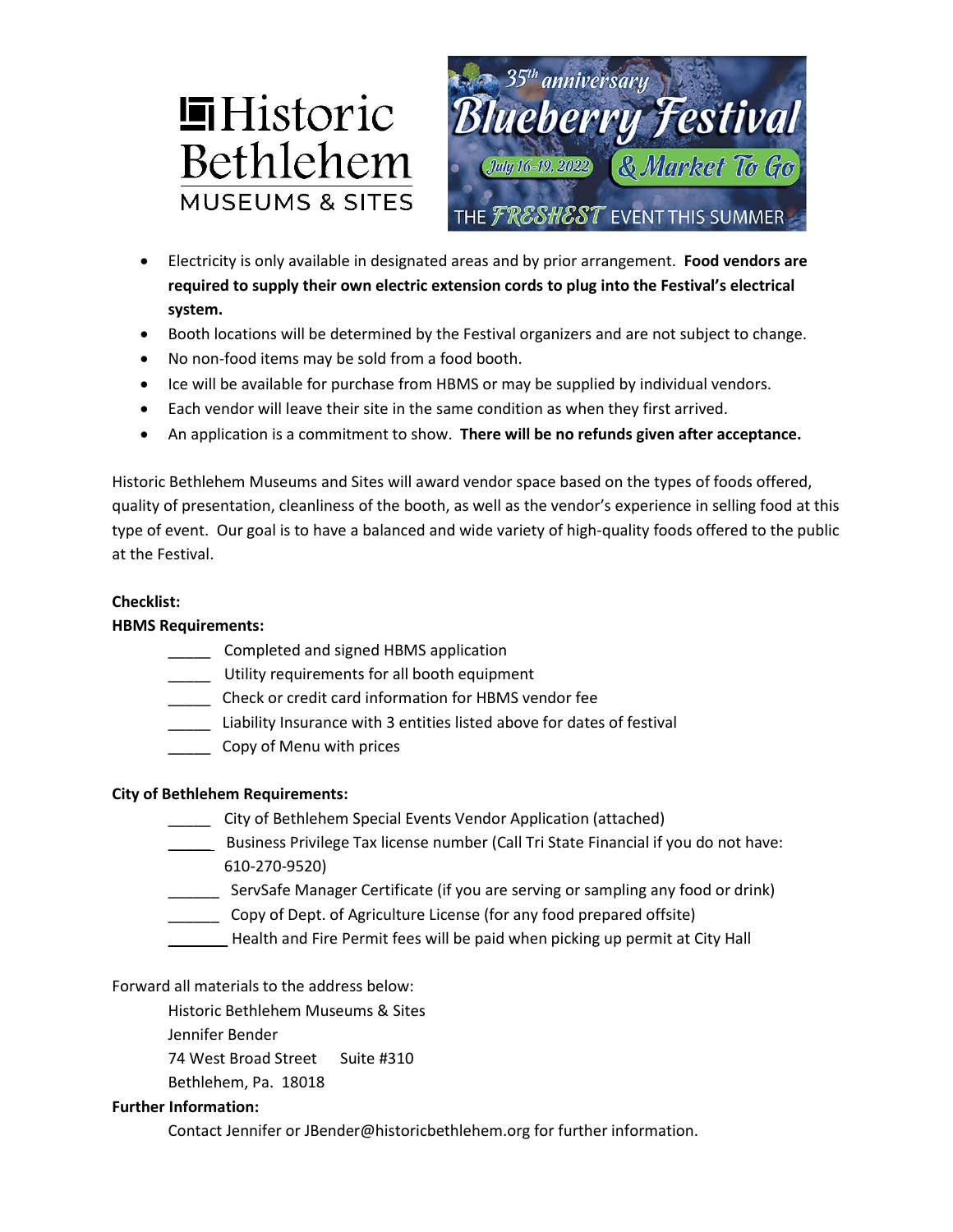



## **BLUEBERRY FESTIVAL VENDOR APPLICATION**

|                                          |                  | State: ________________ | Zip: _________________ |  |  |
|------------------------------------------|------------------|-------------------------|------------------------|--|--|
|                                          |                  |                         |                        |  |  |
|                                          |                  |                         |                        |  |  |
|                                          |                  |                         |                        |  |  |
| Size of Booth/Food Truck Space           |                  |                         |                        |  |  |
| List cooking and refrigeration equipment |                  |                         |                        |  |  |
| <b>Description of Equipment</b>          | Amperage/Wattage | <b>Voltage</b>          |                        |  |  |
|                                          |                  |                         |                        |  |  |
|                                          |                  |                         |                        |  |  |

| Size of Tent/Food Truck |  |
|-------------------------|--|

**\_\_\_\_\_\_\_\_\_\_\_\_\_\_\_\_\_\_\_\_\_\_\_\_\_\_\_\_\_\_\_\_\_\_\_\_\_ \_\_\_\_\_\_\_\_\_\_\_\_\_ \_\_\_\_\_\_\_\_\_\_\_\_\_\_\_\_\_\_\_\_\_\_\_\_\_\_\_\_\_\_\_\_\_\_\_\_\_ \_\_\_\_\_\_\_\_\_\_\_\_\_ \_\_\_\_\_\_\_\_\_\_\_\_\_\_\_\_\_\_\_\_\_\_\_\_\_\_\_\_\_\_\_\_\_\_\_\_\_ \_\_\_\_\_\_\_\_\_\_\_\_\_**

**Events You Have Participated In Previously Event Date(s)**